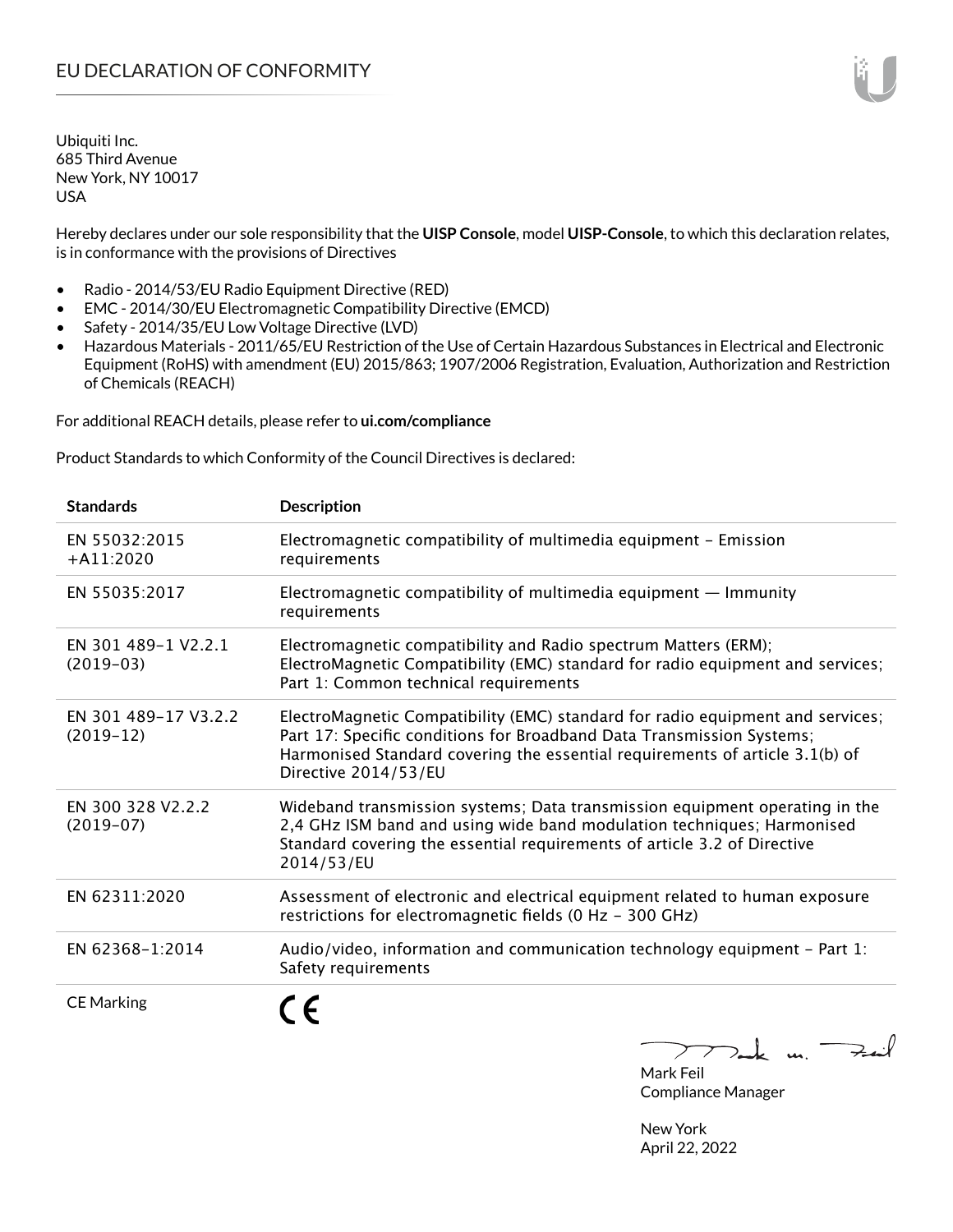# **UISP-Console**

#### **български** [Bulgarian]

С настоящото Ubiquiti декларира, че това устройство UISP-Console е в съответствие със съществените изисквания и други приложими разпоредби на Директиви 2014/53/EC, 2014/30/ЕС, 2014/35/ЕС.

## **Hrvatski** [Croatian]

Ubiquiti ovim putem izjavljuje da je ovaj uređaj UISP-Console sukladan osnovnim zahtjevima i ostalim bitnim odredbama Direktiva 2014/53/EU, 2014/30/EU, 2014/35/EU.

## **Čeština** [Czech]

Ubiquiti tímto prohlašuje, že toto UISP-Console zařízení, je ve shodě se základními požadavky a dalšími příslušnými ustanoveními směrnic 2014/53/EU, 2014/30/EU, 2014/35/EU.

## **Dansk** [Danish]

Hermed, Ubiquiti, erklærer at denne UISP-Console enhed, er i overensstemmelse med de væsentlige krav og øvrige relevante krav i direktiver 2014/53/EU, 2014/30/EU, 2014/35/EU.

## **Nederlands** [Dutch]

Hierbij verklaart Ubiquiti, dat deze UISP-Console apparaat, in overeenstemming is met de essentiële eisen en de andere relevante bepalingen van richtlijnen 2014/53/EU, 2014/30/EU, 2014/35/EU.

## **English**

Hereby, Ubiquiti, declares that this UISP-Console device, is in compliance with the essential requirements and other relevant provisions of Directives 2014/53/EU, 2014/30/EU, 2014/35/EU.

## **Eesti keel** [Estonian]

Käesolevaga Ubiquiti kinnitab, et antud UISP-Console seade, on vastavus olulistele nõuetele ja teistele asjakohastele sätetele direktiivide 2014/53/EL, 2014/30/ EL, 2014/35/EL.

## **Suomi** [Finnish]

Täten Ubiquiti vakuuttaa, että tämä UISP-Console laite, on yhdenmukainen olennaisten vaatimusten ja muiden sitä koskevien direktiivien 2014/53/EU, 2014/30/EU, 2014/35/EU.

# **Français** [French]

Par la présente Ubiquiti déclare que l'appareil UISP-Console, est conforme aux exigences essentielles et aux autres dispositions pertinentes des directives 2014/53/UE, 2014/30/UE, 2014/35/UE.

# **Deutsch** [German]

Hiermit erklärt Ubiquiti, dass sich dieses UISP-Console Gerät, in Übereinstimmung mit den grundlegenden Anforderungen und den anderen relevanten Vorschriften der Richtlinien 2014/53/EU, 2014/30/EU, 2014/35/EU befindet.

# **Ελληνικά** [Greek]

Δια του παρόντος, Ubiquiti, δηλώνει ότι αυτή η συσκευή UISP-Console, είναι σε συμμόρφωση με τις βασικές απαιτήσεις και τις λοιπές σχετικές διατάξεις των οδηγιών 2014/53/EE, 2014/30/EE, 2014/35/EE.

## **Magyar** [Hungarian]

Ezennel Ubiquiti kijelenti, hogy ez a UISP-Console készülék megfelel az alapvető követelményeknek és más vonatkozó 2014/53/EU, 2014/30/EU, 2014/35/EU irányelvek rendelkezéseit.

## **Íslenska** [Icelandic]

Hér, Ubiquiti, því yfir að þetta UISP-Console tæki er í samræmi við grunnkröfur og önnur viðeigandi ákvæði tilskipana 2014/53/ESB, 2014/30/ESB, 2014/35/ESB.

## **Italiano** [Italian]

Con la presente, Ubiquiti, dichiara che questo dispositivo UISP-Console, è conforme ai requisiti essenziali ed alle altre disposizioni pertinenti delle direttive 2014/53/UE, 2014/30/UE, 2014/35/UE.

## **Latviešu valoda** [Latvian]

Ar šo, Ubiquiti, deklarē, ka UISP-Console ierīce, ir saskaņā ar būtiskajām prasībām un citiem attiecīgiem noteikumiem Direktīvās 2014/53/ES, 2014/30/ES, 2014/35/ES.

## **Lietuvių kalba** [Lithuanian]

Ubiquiti deklaruoja, kad šis UISP-Console įrenginys atitinka esminius reikalavimus ir kitas 2014/53/ES, 2014/30/ES, 2014/35/ES Direktyvų nuostatas.

## **Malti** [Maltese]

Hawnhekk, Ubiquiti, tiddikjara li dan il-mezz UISP-Console huwa konformi mar-rekwiżiti essenzjali u dispożizzjonijiet rilevanti oħrajn ta 'Direttivi 2014/53/UE, 2014/30/UE, 2014/35/UE.

## **Norsk** [Norwegian]

Herved Ubiquiti, erklærer at denne UISP-Console enheten, er i samsvar med de grunnleggende kravene og andre relevante bestemmelser i direktivene 2014/53/EU, 2014/30/EU, 2014/35/EU.

#### **Polski** [Polish]

Niniejszym, Ubiquiti, oświadcza, że urządzenie UISP-Console, jest zgodny z zasadniczymi wymaganiami oraz pozostałymi stosownymi postanowieniami Dyrektyw 2014/53/UE, 2014/30/UE, 2014/35/UE.

## **Português** [Portuguese]

Ubiquiti declara que este dispositivo UISP-Console, está conforme com os requisitos essenciais e outras disposições das Directivas 2014/53/UE, 2014/30/UE, 2014/35/UE.

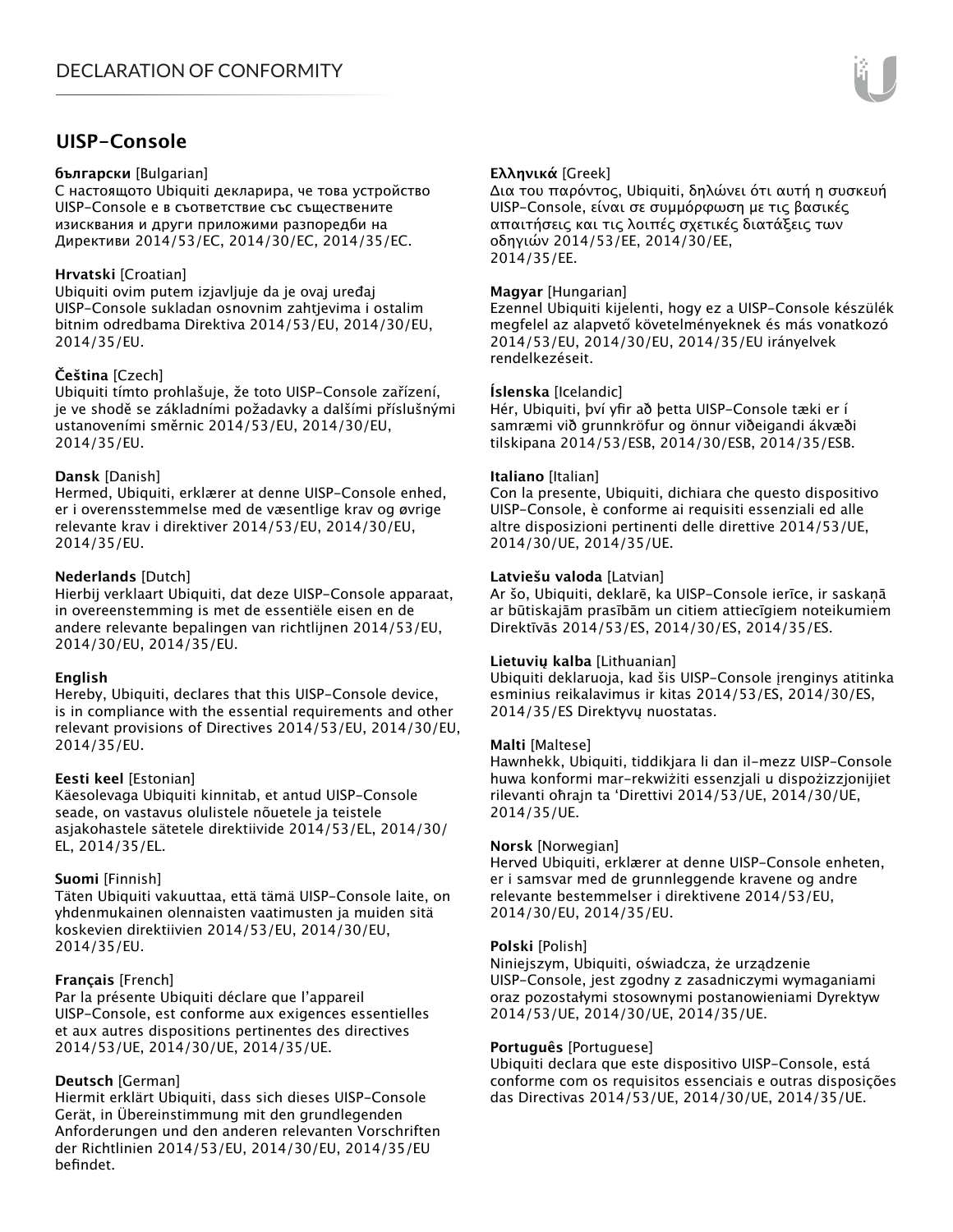#### **Română** [Romanian]

Prin prezenta, Ubiquiti declară că acest dispozitiv UISP-Console este în conformitate cu cerințele esențiale și alte prevederi relevante ale Directivelor 2014/53/UE, 2014/30/UE, 2014/35/UE.

#### **Slovenčina** [Slovak]

Týmto Ubiquiti, prehlasuje, že toto UISP-Console zariadenie, je v súlade so základnými požiadavkami a ďalšími relevantnými ustanoveniami smernice 2014/53/EÚ, 2014/30/EÚ, 2014/35/EÚ.

#### **Slovenščina** [Slovenian]

Družba Ubiquiti izjavlja, da je naprava UISP-Console v skladu z obveznimi zahtevami in drugimi ustreznimi določbami direktiv 2014/53/EU, 2014/30/EU in 2014/35/ EU.

#### **Español** [Spanish]

Por medio de la presente Ubiquiti declara que este dispositivo UISP-Console, cumple con los requisitos esenciales y cualesquiera otras disposiciones aplicables o exigibles de las Directivas 2014/53/UE, 2014/30/UE, 2014/35/UE.

#### **Svenska** [Swedish]

Härmed Ubiquiti, intygar att denna UISP-Console enhet är i överensstämmelse med de väsentliga egenskapskrav och övriga relevanta bestämmelser som framgår av direktiven 2014/53/EU, 2014/30/EU, 2014/35/EU.

#### **Accessories**:

https://www.ui.com/products/#default https://www.ui.com/products/#accessories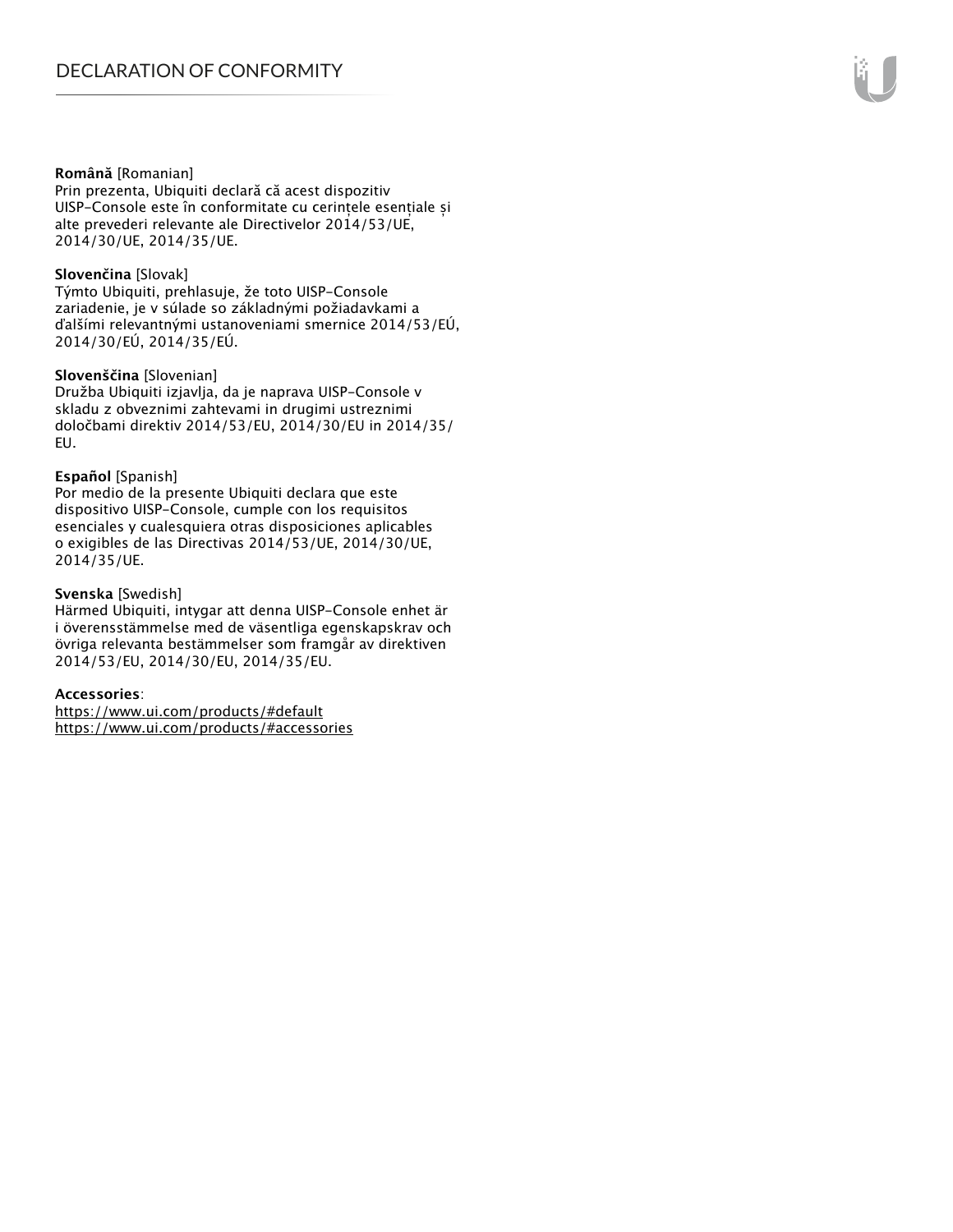Hereby declares under our sole responsibility that the **UISP Console**, model **UISP-Console**, to which this declaration relates, is in conformance with the provisions of UK Regulations

- Radio Equipment Regulations 2017
- Electromagnetic Compatibility Regulations 2016
- Electrical Equipment (Safety) Regulations 2016
- Hazardous Materials The Restriction of the Use of Certain Hazardous Substances in Electrical and Electronic Equipment Regulations 2012; 1907/2006 Registration, Evaluation, Authorization and Restriction of Chemicals (REACH)

For additional REACH details, please refer to **ui.com/compliance**

Product Standards to which Conformity of the Council Directives is declared:

| <b>Standards</b>                    | <b>Description</b>                                                                                                                                                                                                                                                |
|-------------------------------------|-------------------------------------------------------------------------------------------------------------------------------------------------------------------------------------------------------------------------------------------------------------------|
| EN 55032:2015<br>$+$ A11:2020       | Electromagnetic compatibility of multimedia equipment - Emission require-<br>ments                                                                                                                                                                                |
| EN 55035:2017                       | Electromagnetic compatibility of multimedia equipment - Immunity require-<br>ments                                                                                                                                                                                |
| EN 301 489-1 V2.2.1<br>$(2019-03)$  | Electromagnetic compatibility and Radio spectrum Matters (ERM);<br>ElectroMagnetic Compatibility (EMC) standard for radio equipment and services;<br>Part 1: Common technical requirements                                                                        |
| EN 301 489-17 V3.2.2<br>$(2019-12)$ | ElectroMagnetic Compatibility (EMC) standard for radio equipment and ser-<br>vices; Part 17: Specific conditions for Broadband Data Transmission Systems;<br>Harmonised Standard covering the essential requirements of article 3.1(b) of<br>Directive 2014/53/EU |
| EN 300 328 V2.2.2<br>$(2019-07)$    | Wideband transmission systems; Data transmission equipment operating in<br>the 2,4 GHz ISM band and using wide band modulation techniques; Harmon-<br>ised Standard covering the essential requirements of article 3.2 of Directive<br>2014/53/EU                 |
| EN 62311:2020                       | Assessment of electronic and electrical equipment related to human exposure<br>restrictions for electromagnetic fields (0 Hz - 300 GHz)                                                                                                                           |
| EN 62368-1:2014                     | Audio/video, information and communication technology equipment - Part 1:<br>Safety requirements                                                                                                                                                                  |
| <b>UKCA Marking</b>                 |                                                                                                                                                                                                                                                                   |

 $222$  dark us.  $\neq$  in  $\lambda$ 

Mark Feil Compliance Manager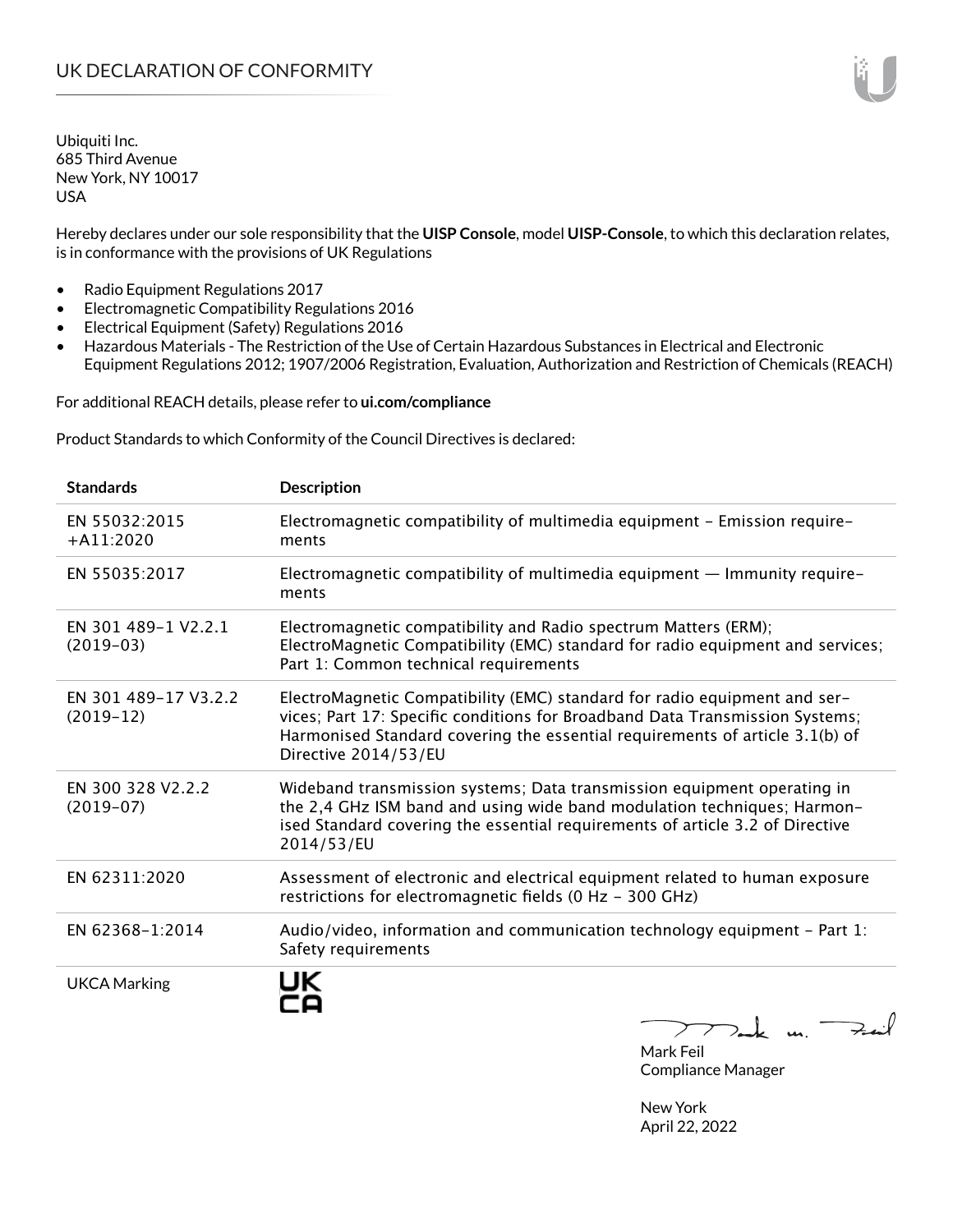Con la presente dichiara sotto la propria esclusiva responsabilità che l' **UISP Console**, modello **UISP-Console**, a cui si riferisce la presente dichiarazione, è conforme alle disposizioni delle Direttive

- Radio 2014/53/EU Direttiva sulle apparecchiature radio (RED)
- EMC -2014/30/UE Direttiva sulla Compatibilità Elettromagnetica (EMCD)
- Sicurezza -2014/35/UE Direttiva sulla Bassa Tensione (LVD)
- Materiali Pericolosi -2011/65/UE Restrizione dell'uso di alcune Sostanze Pericolose nelle Apparecchiature Elettriche ed Elettroniche (RoHS) con emendamento (UE) 2015/863; 1907/2006 Registrazione, Valutazione, Autorizzazione e Restrizione delle Sostanze Chimiche (REACH)

Per ulteriori dettagli sul REACH, fare riferimento a **ui.com/compliance**

| <b>Standards</b>                    | <b>Description</b>                                                                                                                                                                                                                                                               |
|-------------------------------------|----------------------------------------------------------------------------------------------------------------------------------------------------------------------------------------------------------------------------------------------------------------------------------|
| EN 55032:2015<br>$+$ A11:2020       | Compatibilità elettromagnetica delle apparecchiature multimediali —<br>Prescrizioni di Emissione                                                                                                                                                                                 |
| EN 55035:2017                       | Electromagnetic compatibility of multimedia equipment - Immunity<br>requirements                                                                                                                                                                                                 |
| EN 301 489-1 V2.2.1<br>$(2019-03)$  | Compatibilità elettromagnetica e problematiche di spettro radio (ERM); Norma<br>di compatibilità elettromagnetica (EMC) per apparecchiature e servizi radio;<br>Parte 1: Requisiti tecnici comuni                                                                                |
| EN 301 489-17 V3.2.2<br>$(2019-12)$ | Norma di Compatibilità Elettromagnetica (EMC) per apparecchiature e servizi<br>radio; Parte 17: Condizioni specifiche per sistemi di trasmissione dati a banda<br>larga; Norma armonizzata relativa ai requisiti essenziali dell'articolo 3.1(b) della<br>direttiva 2014/53/UE   |
| EN 300 328 V2.2.2<br>$(2019-07)$    | Sistemi di trasmissione a banda larga; apparecchiature di trasmissione dati che<br>operano nella banda 2,4 GHz ISM e che utilizzano tecniche di modulazione a<br>banda larga; norma armonizzata relativa ai requisiti essenziali dell'articolo 3.2<br>della direttiva 2014/53/UE |
| EN 62311:2020                       | Valutazione degli apparecchi elettronici ed elettrici in relazione ai limiti di base<br>per l'esposizione umana ai campi elettromagnetici (0 Hz - 300 GHz)                                                                                                                       |
| EN 62368-1:2014                     | Apparecchiature per la tecnologia audio/video, dell'informazione e della<br>comunicazione - Parte 1: Requisiti di sicurezza                                                                                                                                                      |
| <b>CE Marking</b>                   |                                                                                                                                                                                                                                                                                  |



Mark Feil Compliance Manager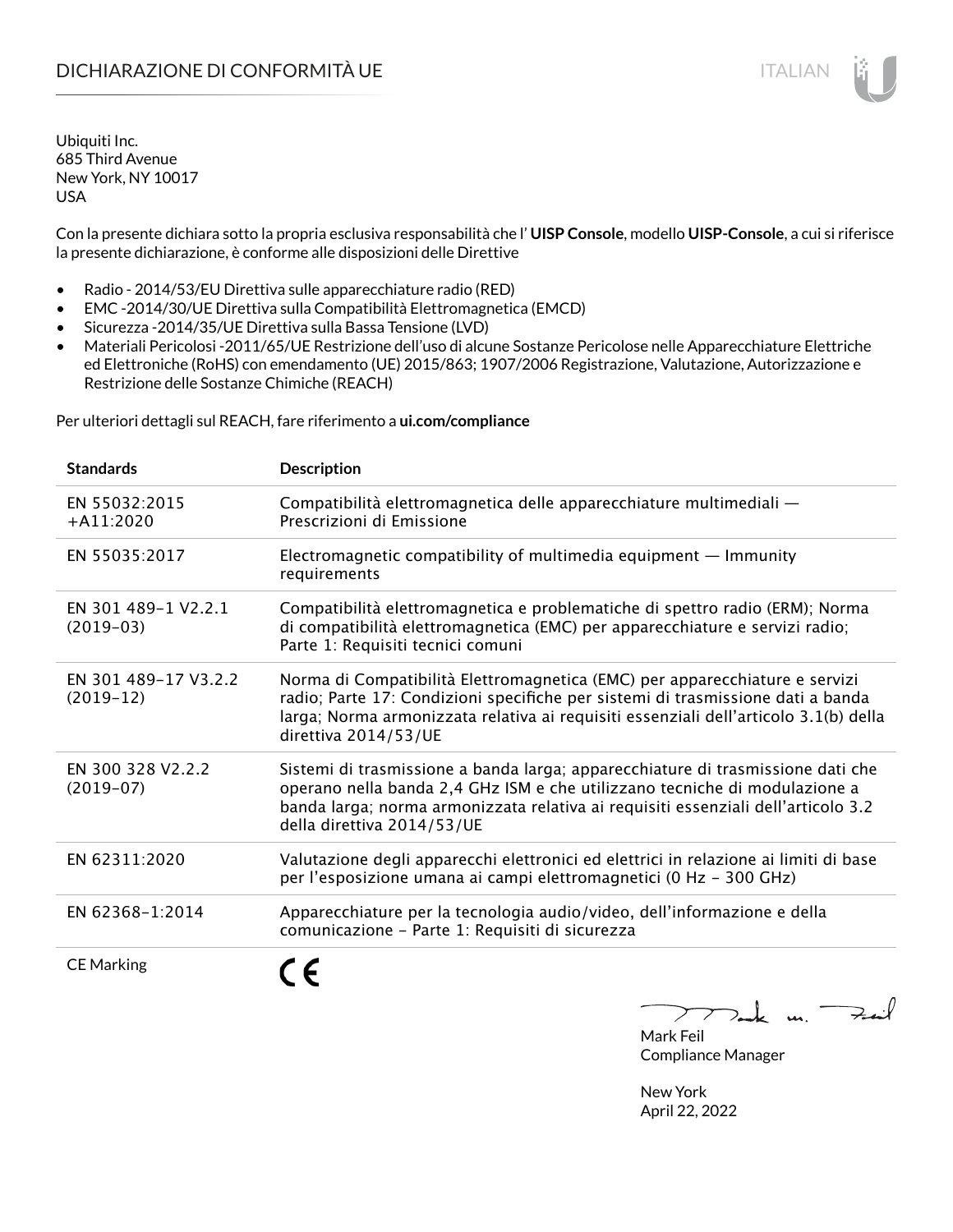Déclare par la présente, sous notre seule responsabilité, que l'**UISP Console**, modèle **UISP-Console**, auquel se rapporte cette déclaration, est conforme aux dispositions des Directives

- Radio 2014/53/EU Directive sur les Équipements Radio (RED)
- EMC -2014/30/EU Directive sur la Compatibilité Electromagnétique (EMCD)
- Sécurité -2014/35/EU Directive sur la Basse Tension (LVD)
- Matières dangereuses -2011/65/UE Restriction de l'utilisation de Certaines Substances Dangereuses dans les Equipements Electriques et Electroniques (RoHS) avec amendement (EU) 2015/863 ; 1907/2006 Enregistrement, Evaluation, Autorisation et Restriction des Produits Chimiques (REACH)

Pour plus de détails sur le règlement REACH, veuillez consulter le site **ui.com/compliance**

| <b>Standards</b>                    | <b>Description</b>                                                                                                                                                                                                                                                                                                                     |
|-------------------------------------|----------------------------------------------------------------------------------------------------------------------------------------------------------------------------------------------------------------------------------------------------------------------------------------------------------------------------------------|
| EN 55032:2015<br>$+A11:2020$        | Compatibilité électromagnétique des équipements multimédia — Exigences<br>d'émission                                                                                                                                                                                                                                                   |
| EN 55035:2017                       | Electromagnetic compatibility of multimedia equipment $-$ Immunity<br>requirements                                                                                                                                                                                                                                                     |
| EN 301 489-1 V2.2.1<br>$(2019-03)$  | Compatibilité électromagnétique et spectre radioélectrique (ERM) ; Norme de<br>compatibilité électromagnétique (CEM) pour les équipements de communication<br>radio et services ; Partie 1 : Exigences techniques communes                                                                                                             |
| EN 301 489-17 V3.2.2<br>$(2019-12)$ | Norme de compatibilité électromagnétique (CEM) concernant les équipements<br>de communication radio et services ; partie 17 : Exigences particulières<br>applicables aux systèmes de transmission de données à large bande ; norme<br>harmonisée couvrant les exigences essentielles de l'article 3.1(b) de la directive<br>2014/53/UE |
| EN 300 328 V2.2.2<br>$(2019-07)$    | Systèmes de transmission de données à large bande ; Matériel de transmission<br>de données fonctionnant dans la bande ISM à 2, 4 GHz et utilisant des<br>techniques de modulation à étalement du spectre ; Norme harmonisée couvrant<br>les exigences essentielles de l'article 3.2 de la directive 2014/53/UE.                        |
| EN 62311:2020                       | Évaluation des équipements électroniques et électriques en relation avec les<br>restrictions d'exposition humaine pour les champs électromagnétiques (0 Hz -<br>300 GHz)                                                                                                                                                               |
| EN 62368-1:2014                     | Equipements des technologies de l'audio/vidéo, de l'information et de la<br>communication - Partie 1 : exigences de sécurité                                                                                                                                                                                                           |
| <b>CE Marking</b>                   | ع ∙<br>$\mathbf{u}$                                                                                                                                                                                                                                                                                                                    |

 $\overline{\phantom{a}}$ ╱  $2 - k$   $\mu$ . Mark Feil

Compliance Manager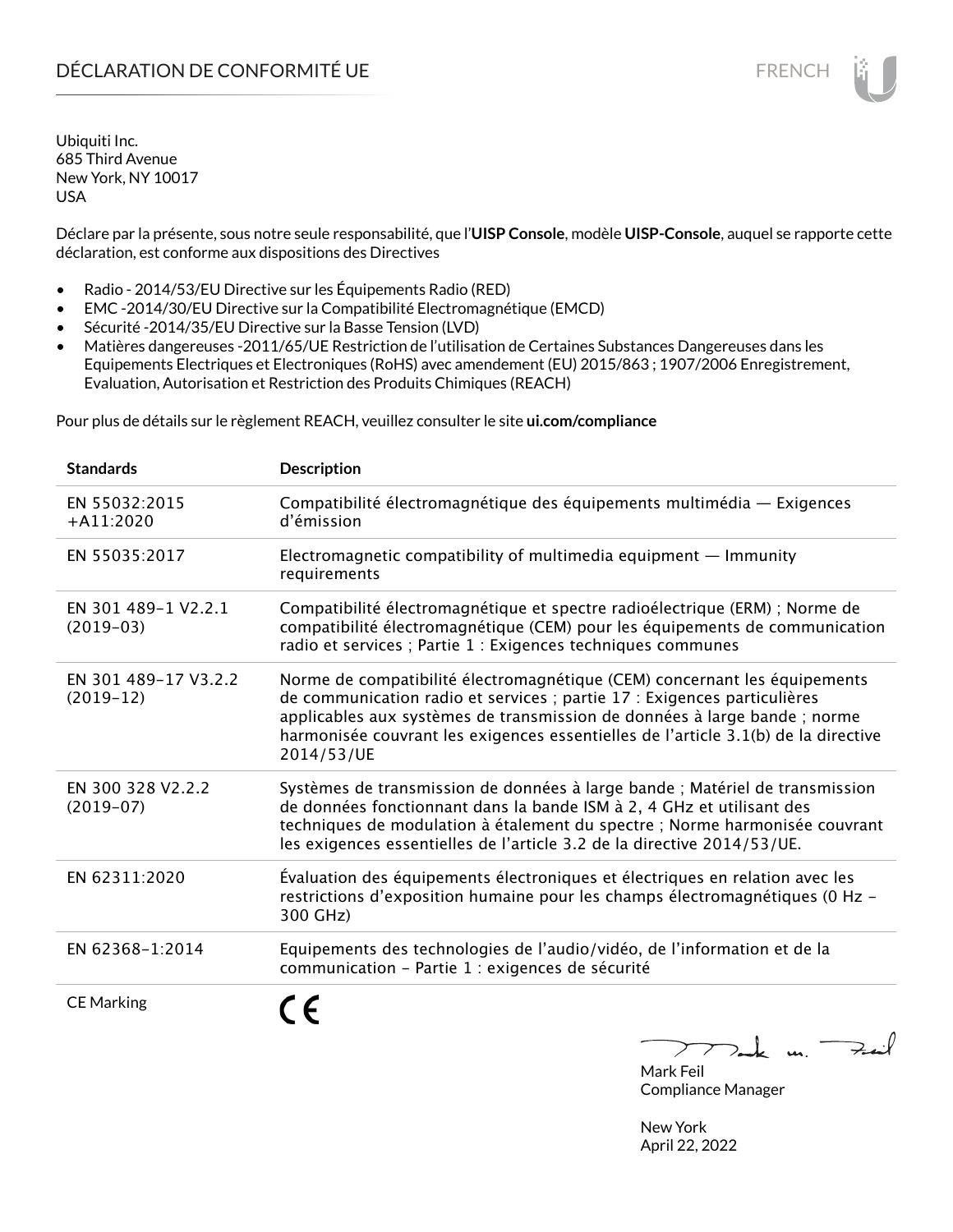Por la presente declaramos bajo nuestra exclusiva responsabilidad que el **UISP Console**, modelo **UISP-Console**, al que se refiere esta declaración, es conforme con las disposiciones de las Directivas

- Radio 2014/53/EU Directiva de Equipos de Radio (RED)
- EMC -2014/30/Directiva de Compatibilidad Electromagnética de la UE (EMCD)
- Seguridad -2014/35/Directiva de Baja Tensión de la UE (LVD)
- Materiales Peligrosos -2011/65/UE Restricción de la Utilización de Determinadas Sustancias Peligrosas en Aparatos Eléctricos y Electrónicos (RoHS) con la enmienda (UE) 2015/863; 1907/2006 Registro, Evaluación, Autorización y Restricción de Sustancias Químicas (REACH)

Para más detalles sobre el REACH, consulte **ui.com/compliance**

| <b>Standards</b>                    | Description                                                                                                                                                                                                                                                                                         |
|-------------------------------------|-----------------------------------------------------------------------------------------------------------------------------------------------------------------------------------------------------------------------------------------------------------------------------------------------------|
| EN 55032:2015<br>$+A11:2020$        | Compatibilidad electromagnética de equipos multimedia. Requisitos de emisión                                                                                                                                                                                                                        |
| EN 55035:2017                       | Electromagnetic compatibility of multimedia equipment $-$ Immunity<br>requirements                                                                                                                                                                                                                  |
| EN 301 489-1 V2.2.1<br>$(2019-03)$  | Cuestiones de Compatibilidad Electromagnética y Espectro de Radiofrecuencia<br>(ERM). Compatibilidad electromagnética (CEM): norma para equipos de radio y<br>servicios. Parte 1: Requisitos técnicos comunes                                                                                       |
| EN 301 489-17 V3.2.2<br>$(2019-12)$ | Norma de Compatibilidad Electromagnética (CEM) para equipos y servicios<br>radioeléctricos; Parte 17: Condiciones específicas para sistemas de transmisión<br>de datos de banda ancha; Norma armonizada que cubre los requisitos<br>esenciales del artículo 3.1.b) de la Directiva 2014/53/UE       |
| EN 300 328 V2.2.2<br>$(2019-07)$    | Sistemas de transmisión de datos de banda ancha; Equipos de transmisión<br>de datos, que funcionan en la banda ISM de 2,4 GHz y utilizan técnicas de<br>modulación de espectro ensanchado; Norma armonizada que cubre los<br>requisitos esenciales según el artículo 3.2 de la Directiva 2014/53/UE |
| EN 62311:2020                       | Evaluación de los equipos electrónicos y eléctricos en relación con las<br>restricciones relativas a la exposición de las personas a los campos<br>electromagnéticos (0 Hz - 300 GHz)                                                                                                               |
| EN 62368-1:2014                     | Equipos de audio y vídeo, de tecnología de la información y de la comunicación<br>- Parte 1: Requisitos de seguridad                                                                                                                                                                                |
| <b>CE Marking</b>                   | ><br>$\mathbf{u}$                                                                                                                                                                                                                                                                                   |

Mark Feil Compliance Manager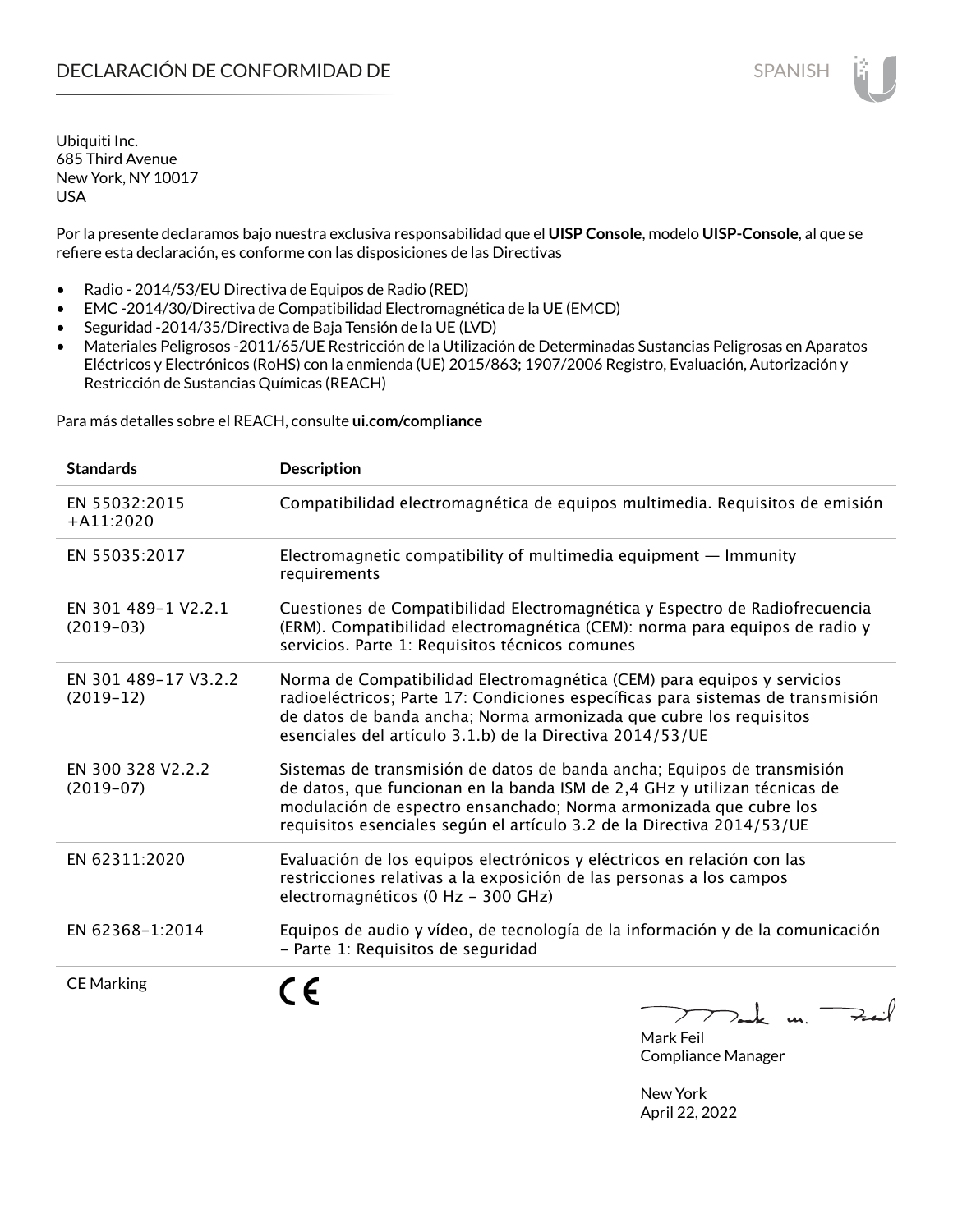# DECLARAȚIA DE CONFORMITATE UE EXECUTE DE ROMANIAN

Ubiquiti Inc. 685 Third Avenue New York, NY 10017 USA

Prin prezenta declarăm sub răspunderea noastră exclusivă că "**UISP Console**", modelul **UISP-Console**, la care se referă această declarație, este în conformitate cu prevederile directivelor următoare:

- Radio 2014/53/EU Radio Equipment Directive (RED) (Directiva UE privind echipamentele radio)
- EMC -2014/30/EU Electromagnetic Compatibility Directive (EMCD) (Directiva UE privind compatibilitatea electromagnetică)
- Siguranță -2014/35/EU Low Voltage Directive (LVD) (Directiva UE privind joasa tensiune)
- Materiale periculoase -2011/65/EU Restriction of the Use of Certain Hazardous Substances in Electrical and Electronic Equipment (RoHS) with amendment (EU) 2015/863 (Directiva UE privind restricția utilizării anumitor substanțe periculoase în echipamentele electrice și electronice (RoHS) cu amendamentele ulterioare); 1907/2006 Registration, Evaluation, Authorization and Restriction of Chemicals (REACH) (Regulamentul Uniunii Europene privind înregistrarea, evaluarea si autorizarea produselor chimice)

Pentru detalii suplimentare referitoare la regulamentul REACH, vă rugăm să consultați site-ul **ui.com/compliance**

| <b>Standards</b>                    | <b>Description</b>                                                                                                                                                                                                                                                                                |
|-------------------------------------|---------------------------------------------------------------------------------------------------------------------------------------------------------------------------------------------------------------------------------------------------------------------------------------------------|
| EN 55032:2015<br>$+A11:2020$        | Compatibilitatea electromagnetică a echipamentelor multimedia - Cerințe<br>privind emisiile                                                                                                                                                                                                       |
| EN 55035:2017                       | Electromagnetic compatibility of multimedia equipment $-$ Immunity<br>requirements                                                                                                                                                                                                                |
| EN 301 489-1 V2.2.1<br>$(2019-03)$  | Compatibilitatea electromagnetică și chestiuni legate de spectrul de frecvențe<br>radio (ERM); Standard de compatibilitate electromagnetică (EMC) pentru<br>echipamente și servicii radio; Partea 1: Cerințe tehnice comune                                                                       |
| EN 301 489-17 V3.2.2<br>$(2019-12)$ | Standard de compatibilitate electromagnetică (EMC) pentru echipamente și<br>servicii radio; Partea 17: Condiții specifice pentru sistemele de transmisie<br>a datelor în bandă largă; Standard armonizat privind cerințele esențiale ale<br>articolului 3.1 litera (b) din Directiva 2014/53 / UE |
| EN 300 328 V2.2.2<br>$(2019-07)$    | Sisteme de transmisie pe bandă largă; Echipamente de transmisie de date care<br>funcționează în banda ISM de 2,4 GHz și utilizează tehnici de modulare a benzii<br>largi; Standard armonizat privind cerintele esentiale ale articolului 3.2 din<br>Directiva 2014/53 / UE                        |
| EN 62311:2020                       | Evaluarea echipamentelor electronice și electrice legate de restricțiile expunerii<br>umane la câmpurile electromagnetice (0 Hz - 300 GHz)                                                                                                                                                        |
| EN 62368-1:2014                     | Echipamente tehnologice audio / video, informaționale și de comunicații. Partea<br>1: Cerințe de siguranță                                                                                                                                                                                        |
| <b>CE Marking</b>                   | $\sqrt{2}$                                                                                                                                                                                                                                                                                        |

 $2$ te un Feil Mark Feil

Compliance Manager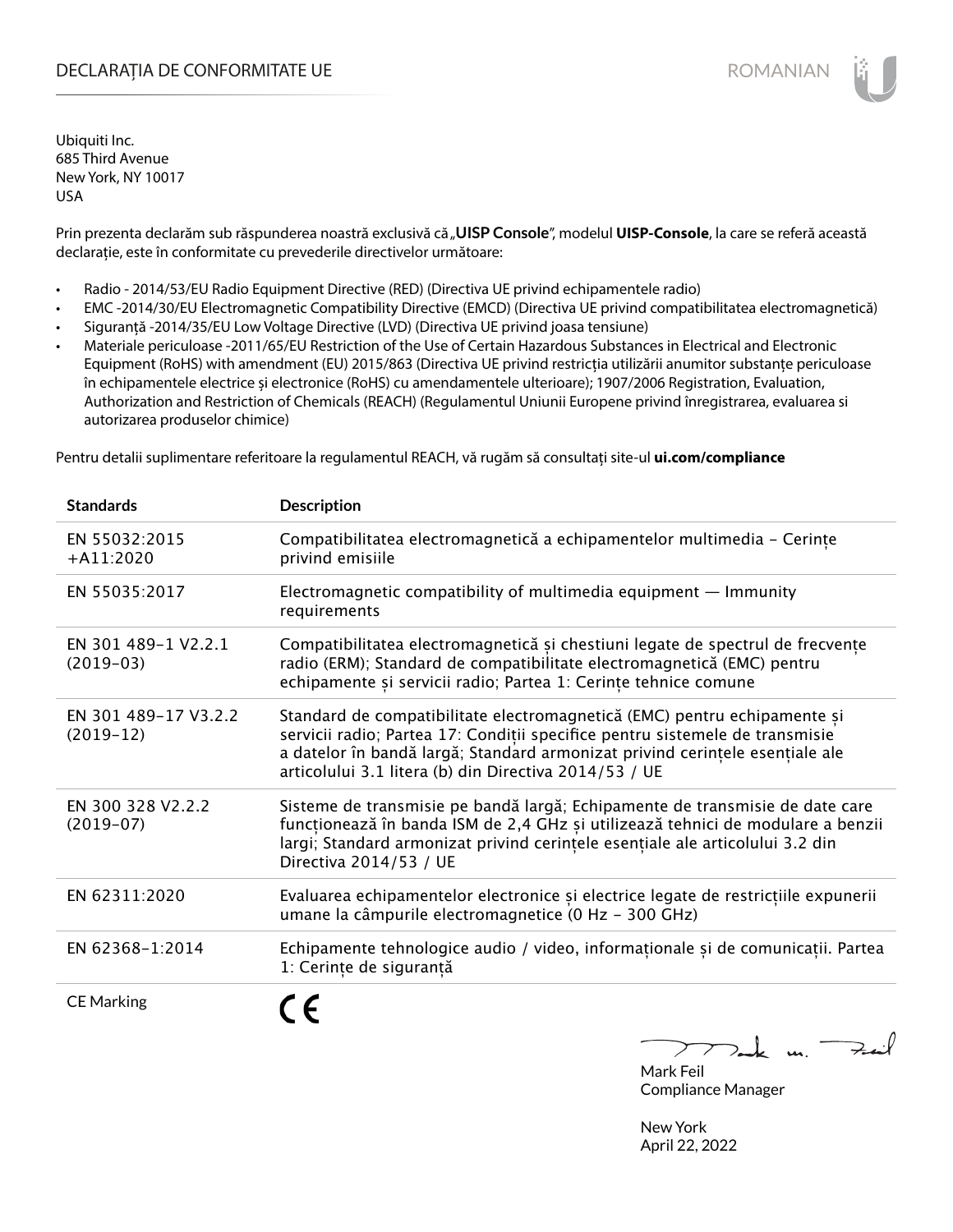# DEKLARACJA ZGODNOŚCI UE POLISH POLISH

Ubiquiti Inc. 685 Third Avenue New York, NY 10017 USA

Niniejszym oświadczam z naszą wyłączną odpowiedzialnością, że **UISP Console**, model **UISP-Console**, do którego odnosi się niniejsza deklaracja, jest zgodny z przepisami Dyrektyw

- Radio 2014/53/Dyrektywa Sprzętu Radiowego UE (RED)
- EMC -2014/30/Dyrektywa Zgodności Elektromagnetycznej UE (EMCD)
- Bezpieczeństwo -2014/35/Dyrektywa Niskiego Napięcia UE (LVD)
- Materiały Niebezpieczne -2011/65/Restrykcje Dotyczące Użycia NIektórych Niebezpiecznych Substancji w Sprzęcie Elektrycznym i Elektronicznym UE (RoHS) ze zmianą (UE) 2015/863; 1907/2006 Rejestracja, Ocena, Zezwolenie i Restrykcje Dotyczące Chemikaliów (REACH)

Aby uzyskać dodatkowe informacje REACH, należy przejść do **ui.com/compliance**

| <b>Standards</b>                    | <b>Description</b>                                                                                                                                                                                                                                                  |
|-------------------------------------|---------------------------------------------------------------------------------------------------------------------------------------------------------------------------------------------------------------------------------------------------------------------|
| EN 55032:2015<br>$+$ A11:2020       | Kompatybilność elektromagnetyczna sprzętu multimedialnego – Wymagania<br>emisyjne                                                                                                                                                                                   |
| EN 55035:2017                       | Electromagnetic compatibility of multimedia equipment $-$ Immunity<br>requirements                                                                                                                                                                                  |
| EN 301 489-1 V2.2.1<br>$(2019-03)$  | Kompatybilność elektromagnetyczna i Zagadnienia widma Radiowego (ERM);<br>Standard Kompatybilności ElektroMagnetycznej (EMC) dla sprzętu radiowego i<br>usług; Część 1: Typowe wymagania techniczne                                                                 |
| EN 301 489-17 V3.2.2<br>$(2019-12)$ | Standard Kompatybilności ElektroMagnetycznej (EMC) dla sprzętu radiowego<br>i usług; Część 17: Szczególne warunki dla Szerokopasmowych Systemów<br>Transmisji Danych; Norma zharmonizowana obejmująca zasadnicze wymagania<br>art. 3.1 lit. b) dyrektywy 2014/53/UE |
| EN 300 328 V2.2.2<br>$(2019-07)$    | Szerokopasmowe systemy transmisji; Szprzęt transmisji danych działający w<br>paśmie 2,4 GHz ISM i używający szerokopasmowe techniki modulacyjne; Norma<br>zharmonizowana obejmująca zasadnicze wymagania artykułu 3.2 dyrektywy<br>2014/53/UE                       |
| EN 62311:2020                       | Oszacowanie elektronicznego i elektrycznego sprzętu związanego z<br>ograniczeniami narażenia ludzi na pola elektromagnetyczne (0 Hz - 300 GHz)                                                                                                                      |
| EN 62368-1:2014                     | Audio/wideo, sprzęt technologii informatycznej i komunikacyjnej - Część 1:<br>Wymagania dotyczące bezpieczeństwa                                                                                                                                                    |
| <b>CE Marking</b>                   |                                                                                                                                                                                                                                                                     |

لأمدح  $\mu$ 

Mark Feil Compliance Manager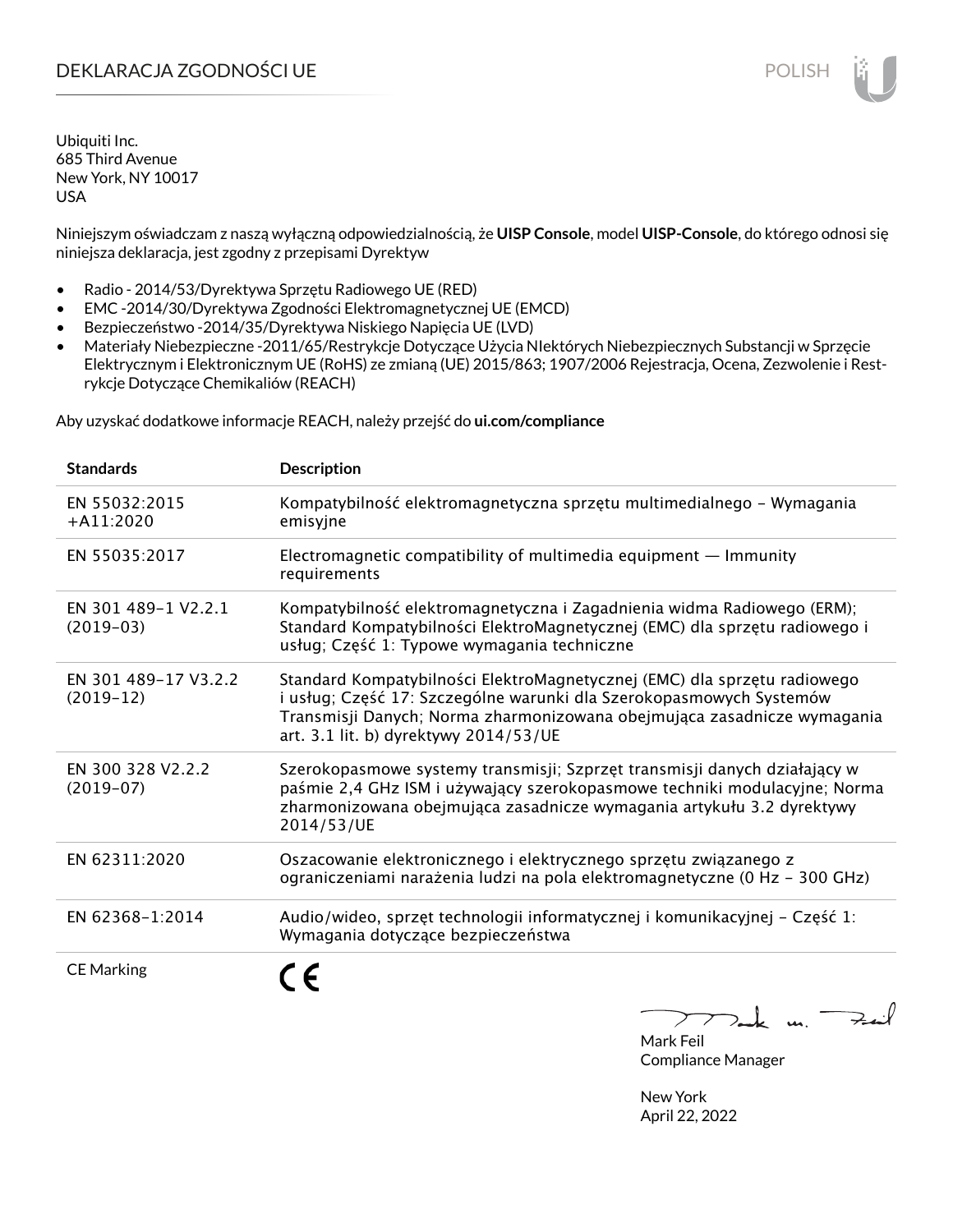# I**ZJAVA EU O SKLADNOSTI** SLOVENIAN

Ubiquiti Inc. 685 Third Avenue New York, NY 10017 USA

S tem dokumentom na lastno odgovornost izjavljamo, da je naprava **UISP Console**, model **UISP-Console**, na katerega se ta izjava nanaša, v skladu z določbami naslednjih direktiv:

- Radio 2014/53/EU Direktiva o radijski opremi (RED)
- EMC -2014/30/EU Direktiva o elektromagnetni združljivosti (EMCD)
- Varnost -2014/35/EU Direktiva o nizkonapetostni opremi (LVD)
- Nevarne snovi -2011/65/EU Direktiva o omejevanju uporabe nekaterih nevarnih snovi v električni in elektronski opremi (RoHS) s spremembo (EU) 2015/863; 1907/2006 Uredba o registraciji, evalvaciji, avtorizaciji in omejevanju kemikalij (REACH)

Več podrobnosti o REACH uredbi si poglejte na **ui.com/compliance**

| <b>Standards</b>                    | <b>Description</b>                                                                                                                                                                                                                                |
|-------------------------------------|---------------------------------------------------------------------------------------------------------------------------------------------------------------------------------------------------------------------------------------------------|
| EN 55032:2015<br>$+$ A11:2020       | Elektromagnetna združljivost večpredstavnostne opreme - Zahteve glede<br>elektromagnetnega sevanja                                                                                                                                                |
| EN 55035:2017                       | Electromagnetic compatibility of multimedia equipment $-$ Immunity<br>requirements                                                                                                                                                                |
| EN 301 489-1 V2.2.1<br>$(2019-03)$  | Elektromagnetna združljivost in zadeve v zvezi z radijskim spektrom (ERM) -<br>Standard elektromagnetne združljivosti (EMC) za radijsko opremo in storitve -<br>1. del: Splošne tehnične zahteve                                                  |
| EN 301 489-17 V3.2.2<br>$(2019-12)$ | Standard elektromagnetne združljivosti (EMC) za radijsko opremo in storitve<br>- 17. del: Posebni pogoji za širokopasovne sisteme za prenos podatkov -<br>Harmonizirani standard, ki zajema bistvene zahteve člena 3.1(b) direktive<br>2014/53/EU |
| EN 300 328 V2.2.2<br>$(2019-07)$    | Širokopasovni prenosni sistemi - Oprema za prenos podatkov v frekvenčnem<br>pasu 2,4 GHz ISM, ki uporablja širokopasovne modulacijske tehnike -<br>Harmonizirani standard, ki zajema bistvene zahteve člena 3.2 direktive<br>2014/53/EU           |
| EN 62311:2020                       | Ocena elektronske in električne opreme glede omejevanja izpostavljenosti ljudi<br>elektromagnetnim sevanjem (0 Hz - 300 GHz)                                                                                                                      |
| EN 62368-1:2014                     | Oprema za avdio/video, informacijsko in komunikacijsko tehnologijo - 1. del:<br>Varnostne zahteve                                                                                                                                                 |
| <b>CE Marking</b>                   |                                                                                                                                                                                                                                                   |

 $k$  un  $\rightarrow$ 

Mark Feil Compliance Manager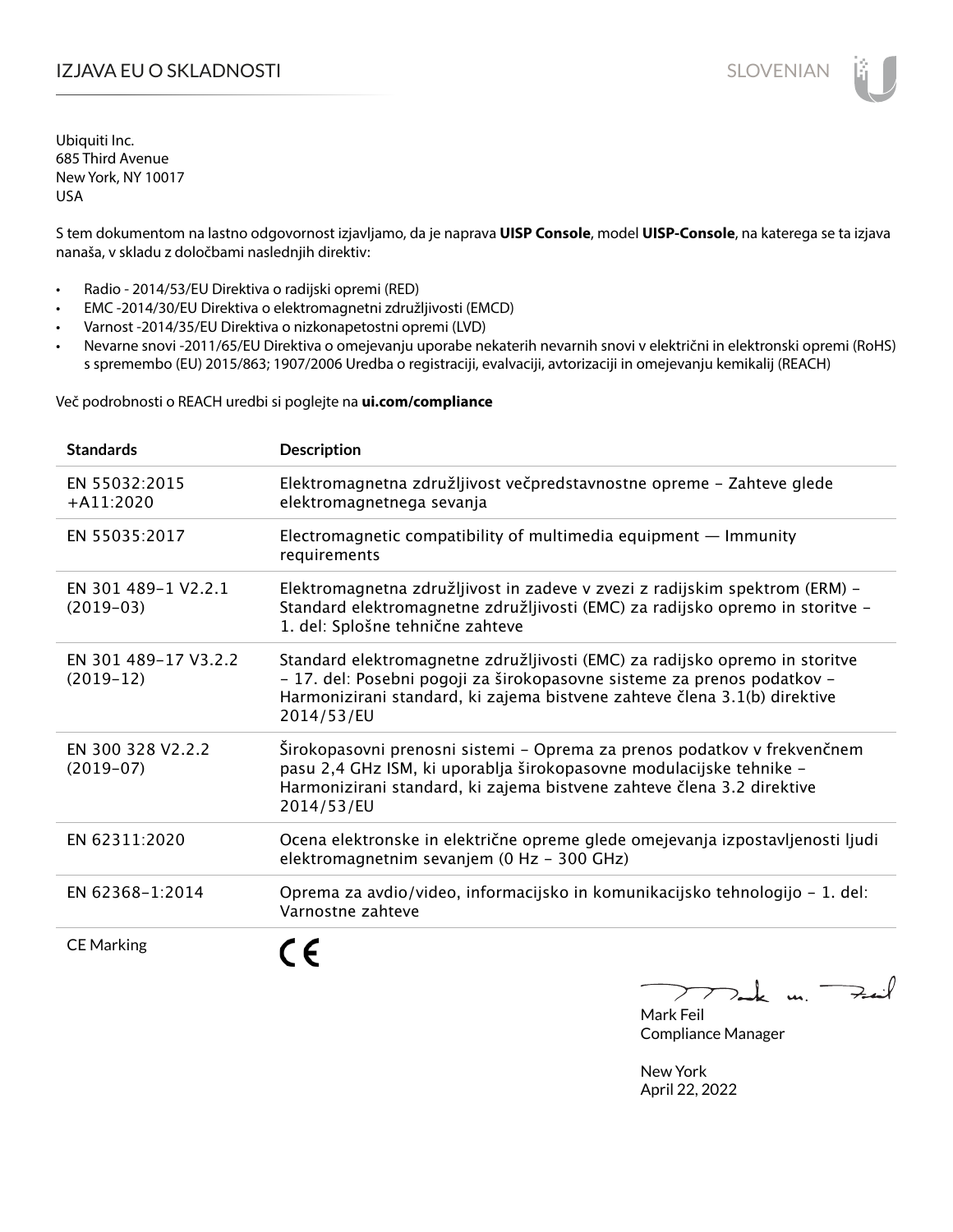Διά του παρόντος δηλώνουμε με αποκλειστική ευθύνη μας ότι το **UISP Console**, μοντέλο **UISP-Console**, στο οποίο αναφέρεται η παρούσα δήλωση, είναι σύμφωνο με τις διατάξεις των Οδηγιών

- Ραδιοεξοπλισμός Οδηγία Ραδιοεξοπλισμού (RED) 2014/53/ΕΕ
- EMC Οδηγία Ηλεκτρομαγνητικής Συμβατότητας (EMCD) 2014/30/ΕΕ
- Ασφάλεια Οδηγία Χαμηλής Τάσης (LVD) 2014/35/ΕΕ
- Επικίνδυνα Υλικά Περιορισμός της Χρήσης Ορισμένων Επικίνδυνων Ουσιών σε Ηλεκτρικό και Ηλεκτρονικό Εξοπλισμό (RoHS) 2011/65/ΕΕ με τροποποίηση (ΕΕ) 2015/863. Καταχώριση, Αξιολόγηση, Εξουσιοδότηση και Περιορισμός Χημικών Ουσιών (REACH) 1907/2006

Για περισσότερες λεπτομέρειες σχετικά με το REACH, παρακαλούμε ανατρέξτε στη διεύθυνση **ui.com/compliance**

| <b>Standards</b>                    | <b>Description</b>                                                                                                                                                                                                                                                     |
|-------------------------------------|------------------------------------------------------------------------------------------------------------------------------------------------------------------------------------------------------------------------------------------------------------------------|
| EN 55032:2015<br>$+A11:2020$        | Ηλεκτρομαγνητική συμβατότητα εξοπλισμού πολυμέσων - Απαιτήσεις<br>εκπομπών                                                                                                                                                                                             |
| EN 55035:2017                       | Electromagnetic compatibility of multimedia equipment - Immunity<br>requirements                                                                                                                                                                                       |
| EN 301 489-1 V2.2.1<br>$(2019-03)$  | Ηλεκτρομαγνητική συμβατότητα και Θέματα Ραδιοφάσματος (ERM). Πρότυπο<br>ηλεκτρομαγνητικής συμβατότητας (ΕΜC) για ραδιοεξοπλισμό και υπηρεσίες.<br>Μέρος 1: Κοινές τεχνικές απαιτήσεις                                                                                  |
| EN 301 489-17 V3.2.2<br>$(2019-12)$ | Πρότυπο ηλεκτρομαγνητικής συμβατότητας (EMC) για ραδιοεξοπλισμό και<br>υπηρεσίες. Μέρος 17: Ειδικοί όροι για Συστήματα Μετάδοσης Δεδομένων<br>Ευρείας Ζώνης · Εναρμονισμένο Πρότυπο που καλύπτει τις βασικές<br>απαιτήσεις του άρθρου 3.1 (β) της Οδηγίας 2014/53 / ΕΕ |
| EN 300 328 V2.2.2<br>$(2019-07)$    | Ευρυζωνικά συστήματα μετάδοσης. Εξοπλισμός μετάδοσης δεδομένων<br>που λειτουργεί στη ζώνη ISM 2,4 GHz και χρησιμοποιεί ευρυζωνικές<br>τεχνικές διαμόρφωσης. Εναρμονισμένο πρότυπο που καλύπτει τις βασικές<br>απαιτήσεις του άρθρου 3.2 της Οδηγίας 2014/53 / ΕΕ       |
| EN 62311:2020                       | Αξιολόγηση ηλεκτρονικού και ηλεκτρικού εξοπλισμού που σχετίζεται με<br>περιορισμούς έκθεσης στον άνθρωπο για ηλεκτρομαγνητικά πεδία (0 Hz -<br>300 GHz)                                                                                                                |
| EN 62368-1:2014                     | Εξοπλισμός τεχνολογίας ήχου/εικόνας, πληροφορικής και επικοινωνιών -<br>Μέρος 1: Απαιτήσεις ασφάλειας                                                                                                                                                                  |
| <b>CE Marking</b>                   |                                                                                                                                                                                                                                                                        |

Tak un Fait  $\sum$ 

Mark Feil Compliance Manager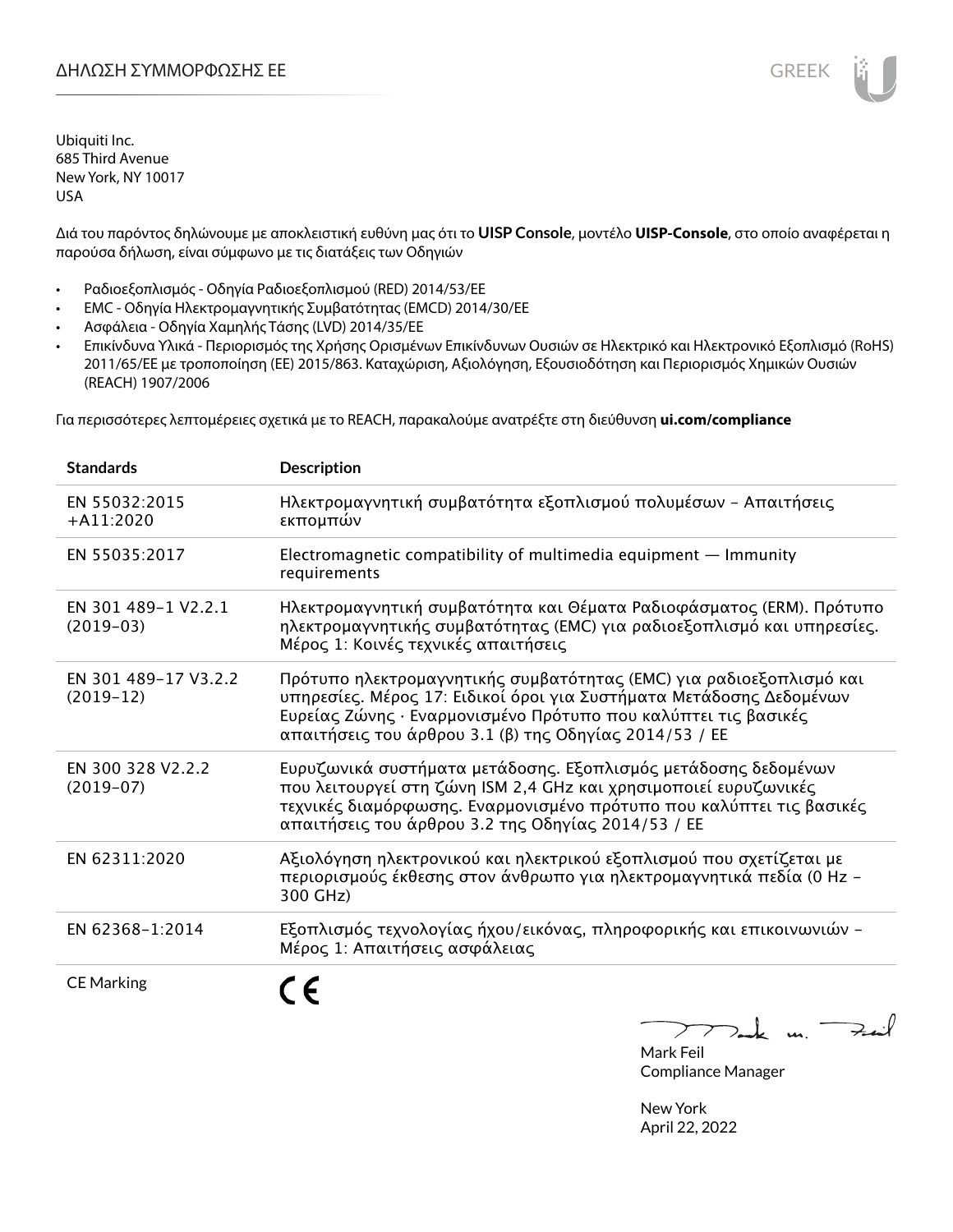# EÚ VYHLÁSENIE O SÚHLASE SLOVAK SLOVAK

Ubiquiti Inc. 685 Third Avenue New York, NY 10017 USA

Týmto prehlasuje, na našu výlučnú zodpovednosť, že **UISP Console**, model **UISP-Console**, ktorého sa toto vyhlásenie týka, je v súlade s ustanoveniami Smerníc

- Rádio 2014/53/EÚ Smernica o Rádiových Zariadeniach (RED)
- EMC -2014/30/EÚ Smernica o Elektromagnetickej Kompatibilite (EMCD)
- Bezpečnosť -2014/35/EÚ Smernica o Nízkom Napätí (LVD)
- Nebezpečné Materiály -2011/65/EÚ Obmedzenie Používania Určitých Nebezpečných Látok v Elektrických a Elektronických Zariadeniach (RoHS) s dodatkom (EÚ) 2015/863; 1907/2006 Registrácia, Hodnotenie, Autorizácia a Obmedzenie chemikálií (REACH)

Ďalšie informácie o REACH môžete nájsť na **ui.com/compliance**

| <b>Standards</b>                    | <b>Description</b>                                                                                                                                                                                                                                         |
|-------------------------------------|------------------------------------------------------------------------------------------------------------------------------------------------------------------------------------------------------------------------------------------------------------|
| EN 55032:2015<br>$+$ A11:2020       | Elektromagnetická kompatibilita multimediálnych zariadení - emisné<br>požiadavky                                                                                                                                                                           |
| EN 55035:2017                       | Electromagnetic compatibility of multimedia equipment $-$ Immunity<br>requirements                                                                                                                                                                         |
| EN 301 489-1 V2.2.1<br>$(2019-03)$  | Elektromagnetická kompatibilita a záležitosti rádiového spektra (ERM). Norma<br>elektromagnetickej kompatibility (EMC) pre rádiové zariadenia a služby:<br>Spoločné technické požiadavky                                                                   |
| EN 301 489-17 V3.2.2<br>$(2019-12)$ | Norma elektromagnetickej kompatibility (EMC) na rádiové zariadenia a služby.<br>17. časť: Osobitné podmienky pre širokopásmové systémy prenosu dát.<br>Harmonizovaná norma vzťahujúca sa na základné požiadavky článku 3.1 písm.<br>b) smernice 2014/53/EÚ |
| EN 300 328 V2.2.2<br>$(2019-07)$    | Širokopásmové prenosové systémy. Zariadenia na prenos údajov pracujúce<br>v pásme ISM 2,4 GHz a používajúce širokopásmové modulačné techniky.<br>Harmonizovaná norma vzťahujúca sa na základné požiadavky článku 3.2<br>smernice 2014/53/EÚ                |
| EN 62311:2020                       | Posudzovanie elektronických a elektrických zariadení v súvislosti s<br>obmedzeniami vystavenia ľudí elektromagnetickým poliam (0 Hz - 300 GHz)                                                                                                             |
| EN 62368-1:2014                     | Zariadenia audio/video, informačnej a komunikačnej technológie – časť 1:<br>Bezpečnostné požiadavky                                                                                                                                                        |
| <b>CE Marking</b>                   |                                                                                                                                                                                                                                                            |

 $k$  un  $\rightarrow$  $\sum$ 

Mark Feil Compliance Manager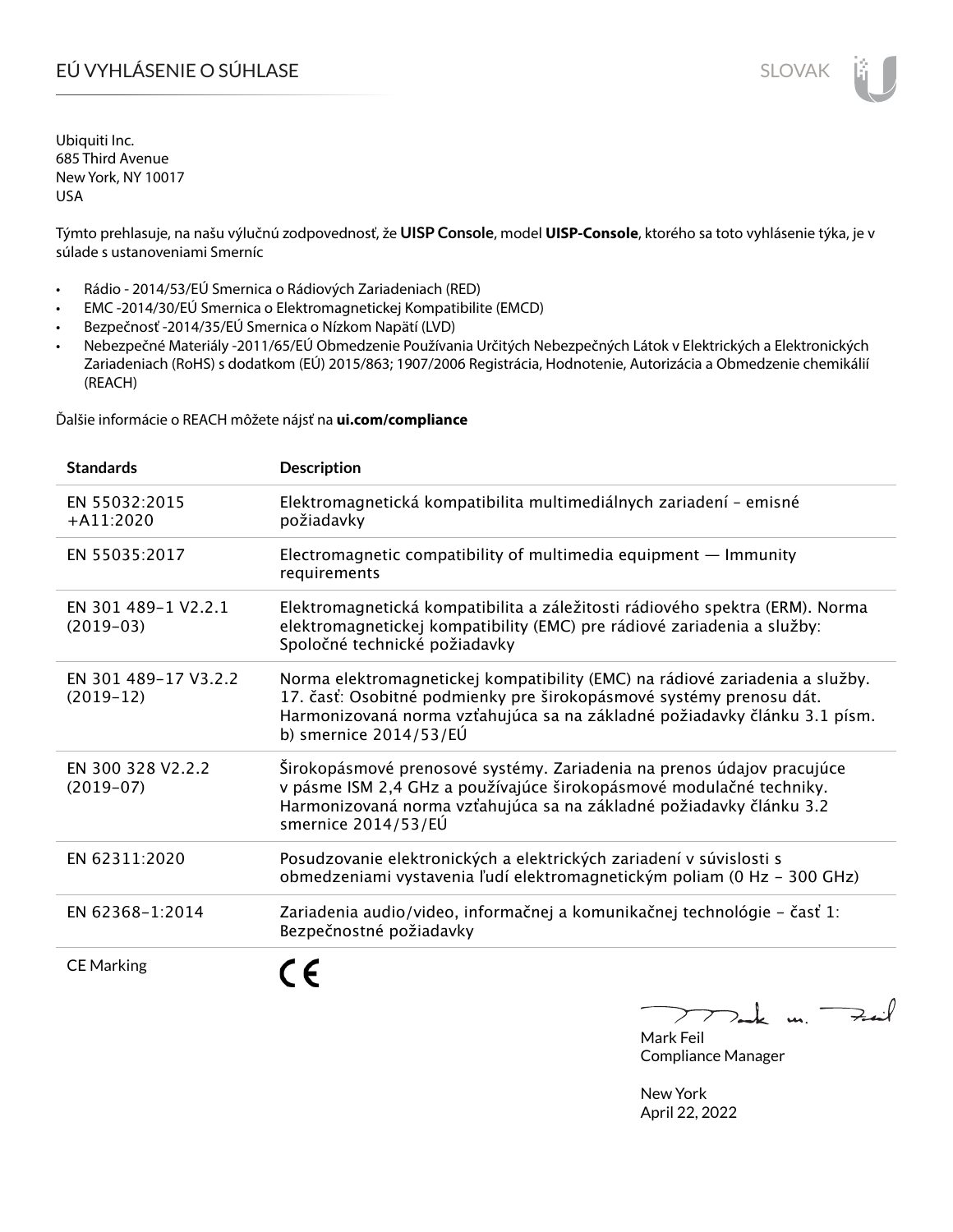# ES ATBILSTĪBAS DEKLARĀCIJA LATVIAN

Ubiquiti Inc. 685 Third Avenue New York, NY 10017 USA

Vienīgi uz savu atbildību deklarējam, ka iekārtas "**UISP Console**" modelis "**UISP-Console**", uz ko attiecas šī deklarācija, atbilst šādu direktīvu noteikumiem:

- radio 2014/53/ES Radioiekārtu direktīva (RED);
- elektromagnētiskā saderība 2014/30/ES Elektromagnētiskās saderības direktīva (EMCD);
- drošība 2014/35/ES Zemsprieguma direktīva (LVD);
- bīstami materiāli 2011/65/ES Atsevišķu bīstamu ķīmisko vielu izmantošanas ierobežojumi elektriskajās un elektroniskajās iekārtās (RoHS) ar grozījumu (ES) 2015/863; 1907/2006 Ķīmisko vielu reģistrēšana, novērtēšana, atļaušana un ierobežošana (REACH).

Papildinformāciju par REACH lūdzam skatīt tīmekļa vietnē **ui.com/compliance**

| <b>Standards</b>                    | <b>Description</b>                                                                                                                                                                                                                                          |
|-------------------------------------|-------------------------------------------------------------------------------------------------------------------------------------------------------------------------------------------------------------------------------------------------------------|
| EN 55032:2015<br>$+$ A11:2020       | Multivides iekārtu elektromagnētiskā saderība - Emisijai piemērojamās prasības                                                                                                                                                                              |
| EN 55035:2017                       | Electromagnetic compatibility of multimedia equipment $-$ Immunity<br>requirements                                                                                                                                                                          |
| EN 301 489-1 V2.2.1<br>$(2019-03)$  | Elektromagnētiskā saderība un radiofrekvenču spektra jautājumi (ERM);<br>Elektromagnētiskās saderības (EMS) standarts radioiekārtām un dienestiem; 1.<br>daļa: Vispārējās tehniskās prasības                                                                |
| EN 301 489-17 V3.2.2<br>$(2019-12)$ | Elektromagnētiskās saderības (EMS) standarts radioiekārtām un dienestiem;<br>17. daļa: Īpašie nosacījumi platjoslas datu pārraides sistēmām; Saskaņotais<br>standarts, kas atbilst Direktīvas 2014/53/ES 3. panta 1. punkta b) apakšpunkta<br>pamatprasībām |
| EN 300 328 V2.2.2<br>$(2019-07)$    | Platjoslas pārraides sistēmas; Datu pārraides iekārtas, kas darbojas 2,4 GHz<br>ISM joslā un izmanto platjoslas modulācijas paņēmienus; Saskaņotais standarts,<br>kas atbilst Direktīvas 2014/53/ES 3. panta 2. punkta pamatprasībām                        |
| EN 62311:2020                       | Elektronisko un elektrisko iekārtu novērtēšana attiecībā uz ierobežojumiem 0<br>Hz-300 GHz elektromagnētisko lauku iedarbībai uz cilvēkiem                                                                                                                  |
| EN 62368-1:2014                     | Audio/video, informācijas un komunikācijas tehnoloģiju aprīkojums - 1. daļa:<br>Drošības prasības                                                                                                                                                           |
| <b>CE Marking</b>                   | n                                                                                                                                                                                                                                                           |

 $772$ ak m.  $\Rightarrow$ int

Mark Feil Compliance Manager